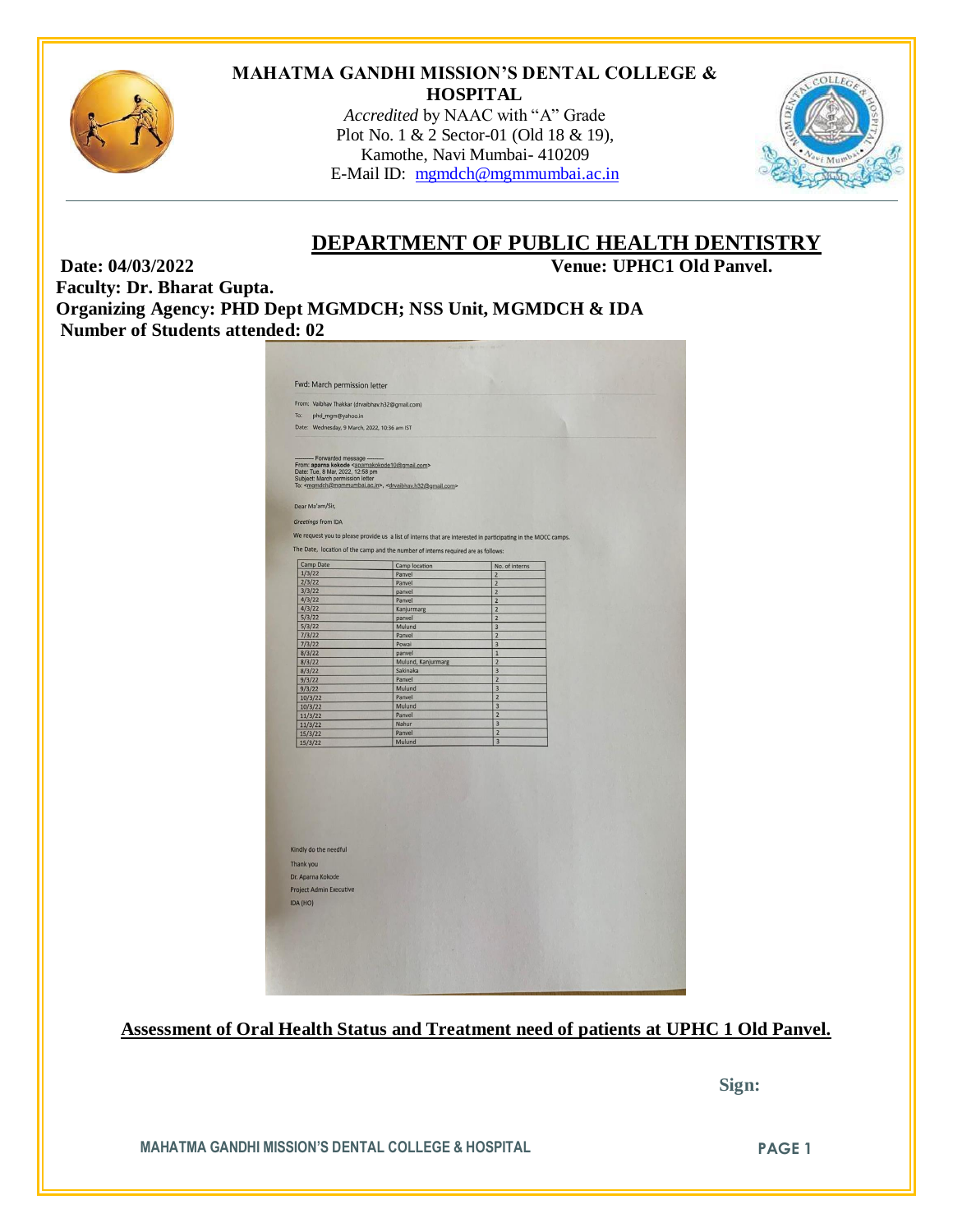Oral Health Promotion camp – 'Tooth brushing techniques' at UPHC 1 OLD Panvel was held on 04/03/2022.

 MGM Dental College in association with IDA constantly takes efforts of extending the oral health care to the community. The oral care initiative was also extended to patients at UPHC **1 Old Panvel** with the intention of creating awareness and providing oral health care to the patients. **Aim and objective:** 

- 1. To assess the oral health status of patients and to provide necessary Dental treatment.
- 2. To educate them and create awareness about oral health.

## **Method**:

A type III examination was carried out with the use of mouth mirror and probe in day light. All the patients were assessed for oral health status and were explained the need to get the problems corrected. The patients were made aware of the existing dental problems and preventive measures were explained.

**Observations:** A total of 07 patients were examined for various dental problems. Those requiring extensive treatment were referred to MGM Dental College and Hospital, Kamothe.

| <b>Condition</b> | No. of      | <b>Percentage</b> |
|------------------|-------------|-------------------|
|                  | individuals | $\%$              |
| Dental caries    | 03          | 42.85%            |
| Gingivitis       | 02          | 28.57%            |
| Missing          |             | 14.28%            |
| Malocclusion     |             | 14.28%            |

## **Oral health status:**



#### **Interpretation and conclusion:**

 **Dental caries is the most common problem among the patients followed by gingivitis.**

**Oral health education and prevention strategies should be implemented in order to reduce the disease burden among these patients.** 

 **Sign:**

**MAHATMA GANDHI MISSION'S DENTAL COLLEGE & HOSPITAL PAGE 2**